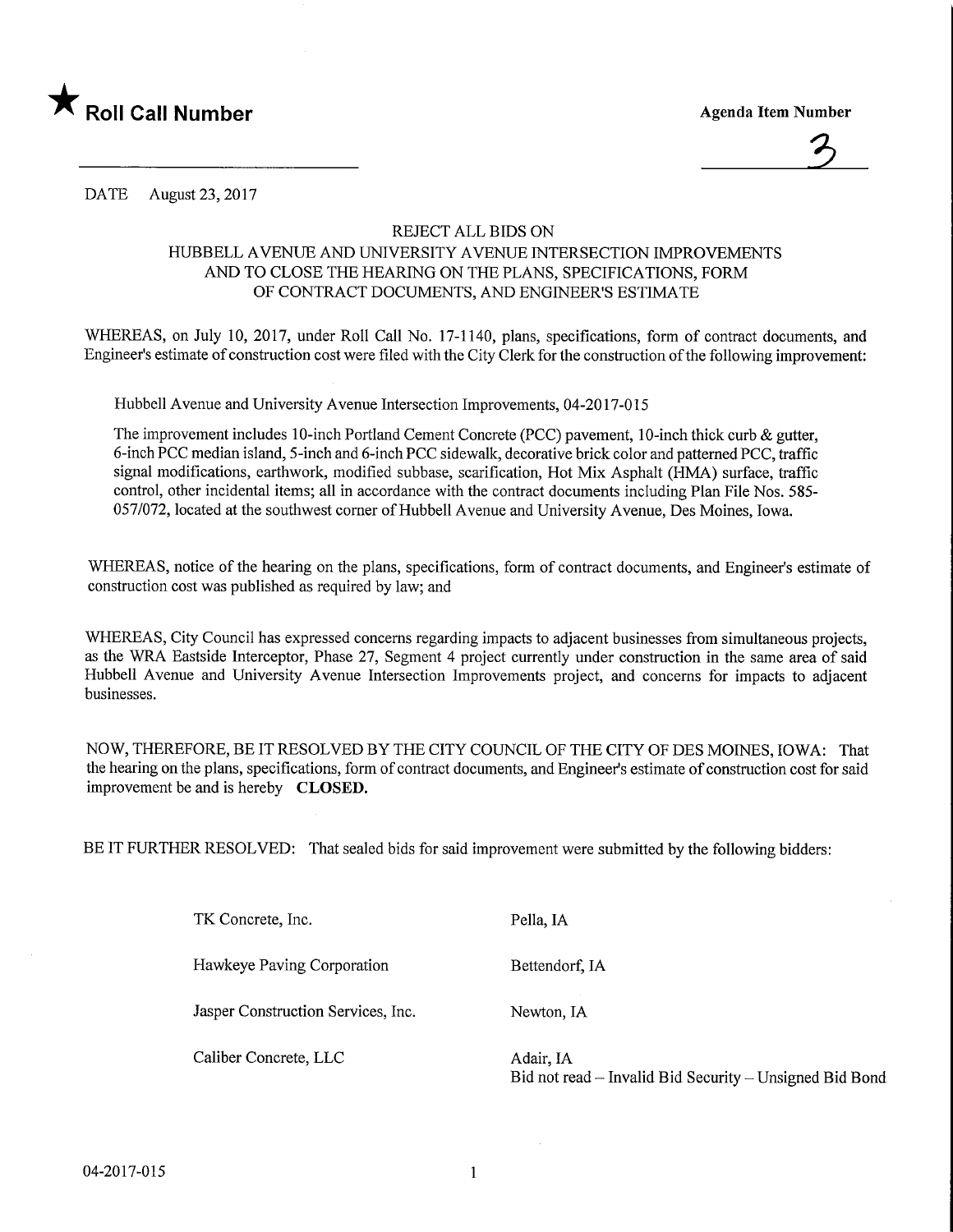



DATE August 23, 2017

which were received and opened at a public meeting presided over by the Engineer in the Shijiazhuang Room, 2nd Floor, City Administration Building, 400 E. Court Avenue, Des Moines, Iowa at 11:00 a.m. on July 25, 2017. Said bids and the attached tabulation of bids for said improvement be and are hereby received and filed.

BE IT FURTHER RESOLVED: That all bids for said improvement, be and the same are hereby rejected because Council has concerns regarding impacts to adjacent businesses from simultaneous projects, as the WRA Eastside Interceptor, Phase 27, Segment 4 project currently under construction in the same area of the Hubbell and University Avenue's is adversely impacting adjacent businesses.

(City Council Communication Number  $\frac{1}{2}$   $\frac{1}{2}$  attached)

Moved by. .to adopt.

FORM APPROVED

Kathleen Vanderpool

Deputy City Attorney

| <b>COUNCIL ACTION</b> | YEAS | <b>NAYS</b> | Pass | <b>ABSENT</b>   |  |  |  |  |  |
|-----------------------|------|-------------|------|-----------------|--|--|--|--|--|
| <b>COWNIE</b>         |      |             |      |                 |  |  |  |  |  |
| COLEMAN               |      |             |      |                 |  |  |  |  |  |
| <b>GATTO</b>          |      |             |      |                 |  |  |  |  |  |
| <b>GRAY</b>           |      |             |      |                 |  |  |  |  |  |
| <b>HENSLEY</b>        |      |             |      |                 |  |  |  |  |  |
| <b>MOORE</b>          |      |             |      |                 |  |  |  |  |  |
| <b>WESTERGAARD</b>    |      |             |      |                 |  |  |  |  |  |
| <b>TOTAL</b>          |      |             |      |                 |  |  |  |  |  |
| <b>MOTION CARRIED</b> |      |             |      | <b>APPROVED</b> |  |  |  |  |  |
|                       |      |             |      |                 |  |  |  |  |  |
|                       |      |             |      |                 |  |  |  |  |  |
| Mayor                 |      |             |      |                 |  |  |  |  |  |

## CERTIFICATE

I, DIANE RAUH, City Clerk of said City hereby certify that at a meeting of the City Council of said City of Des Moines, held on the above date, among other proceedings the above was adopted.

IN WITNESS WHEREOF, I have hereunto set my hand and affixed my seal the day and year first above written.

**City Clerk**